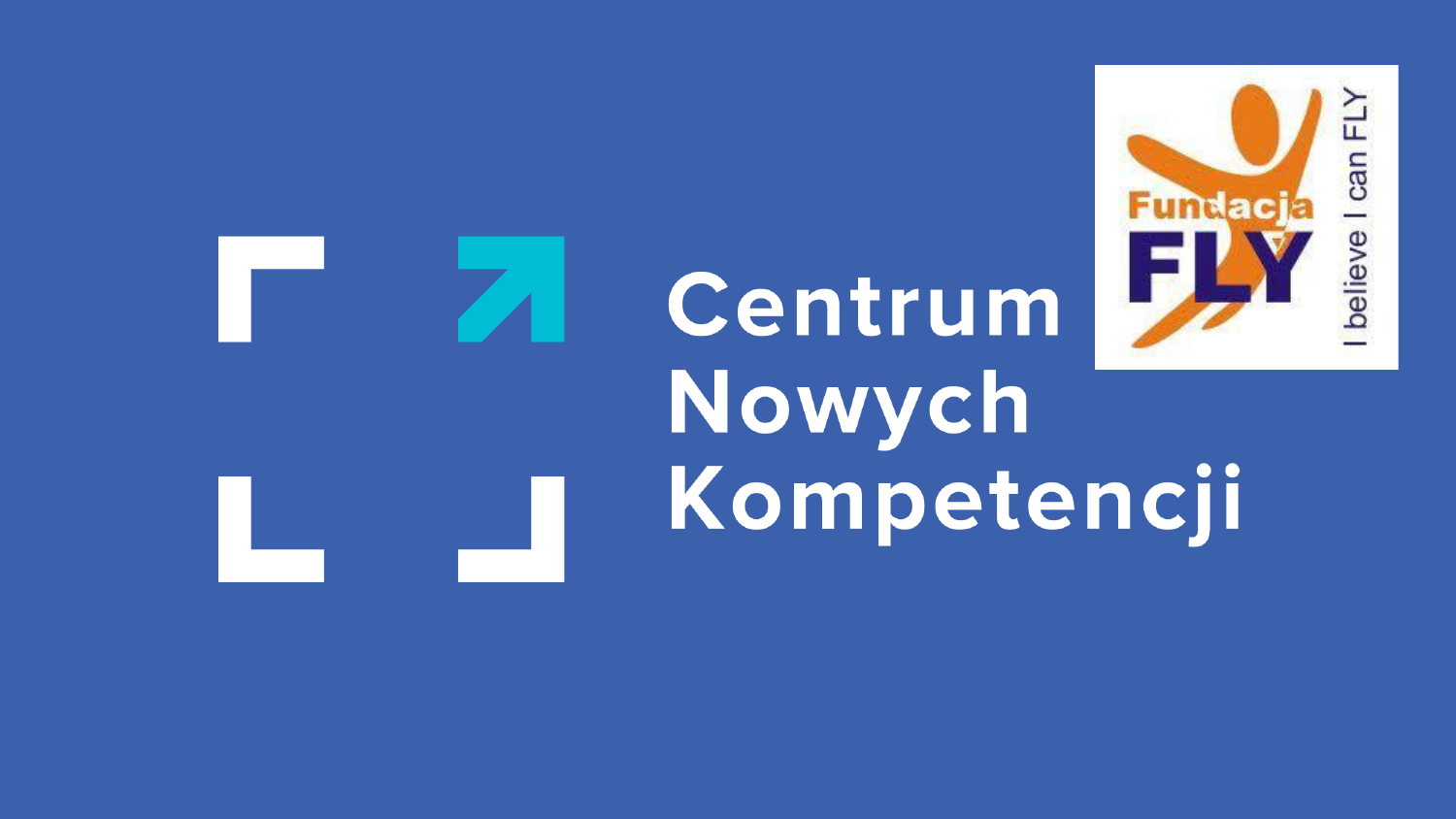# **CENTRUM NOWYCH KOMPETENCJI / NEW COMPETENCY CENTRE**

- **EXECO META EXECUTE:** New Competency Centre provides courses both in theory and practice in order to provide skills for port and logistic workers.
- **. Unique VR, full immersion simulators to achieve outstanding** training results in a safe and comfortable way.



**Centrum** Nowvch Kompetencji



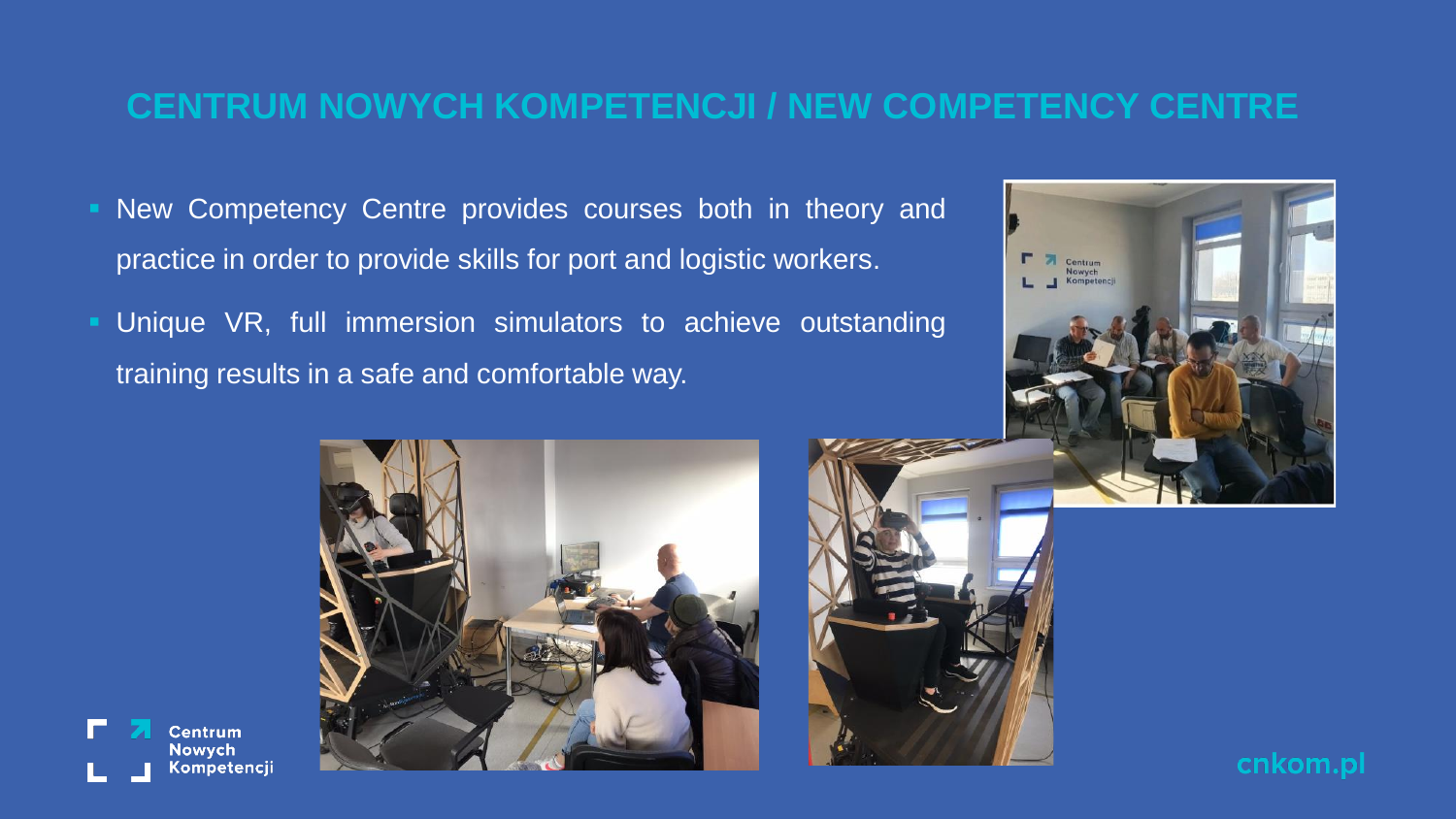#### **FULL IMMERSION SIMULATOR IN VR (VIRTUAL REALITY) TECHNOLOGY WITH 3 DOF MOTION PLATFORM**







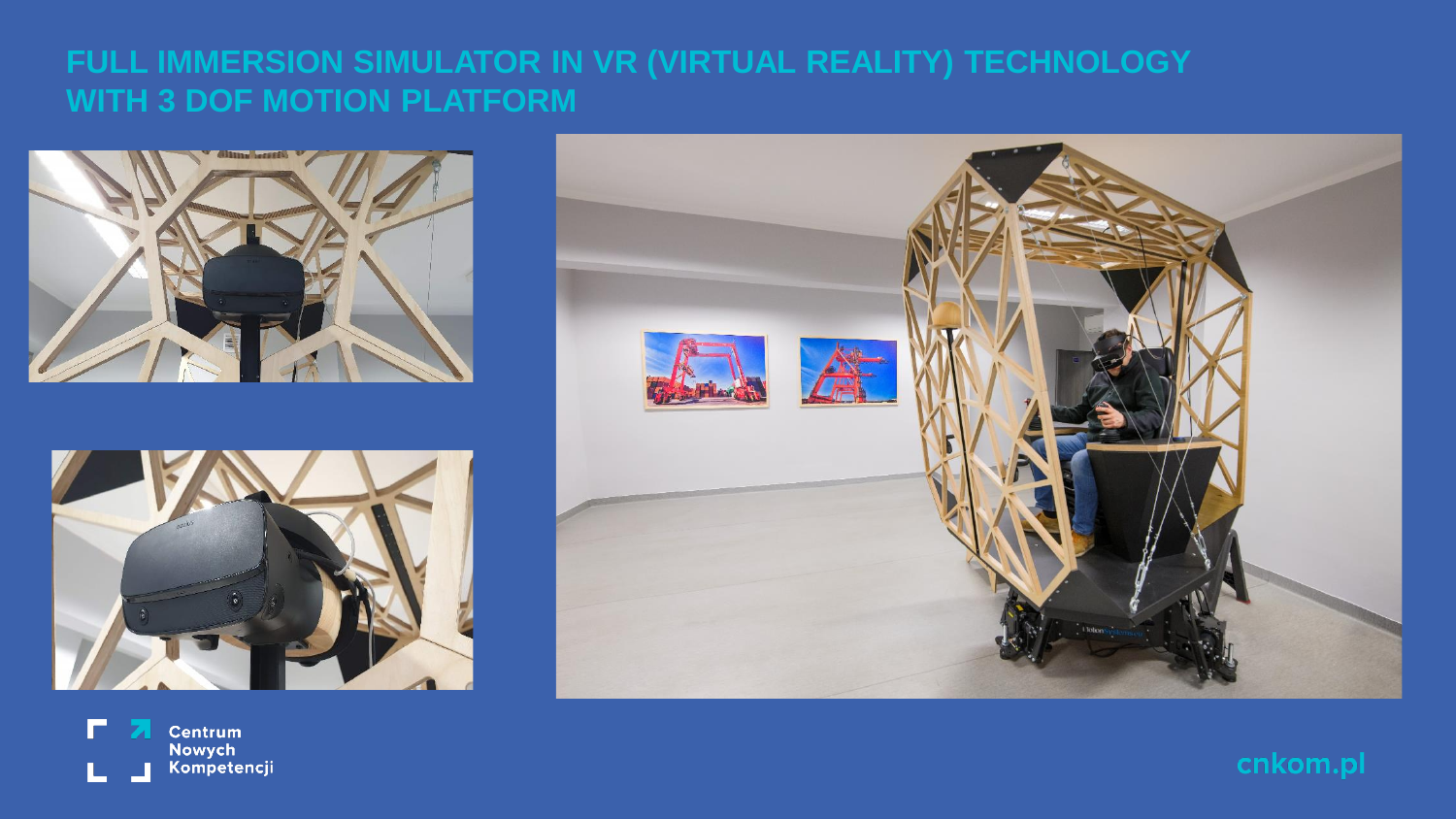## **CENTRUM NOWYCH KOMPETENCJI (NEW COMPETENCY CENTRE)**

- Agreements with port authorities and port operators that allow us to train on real heavy equipment as well.
- **EXT** Students are prepared to pass mandatory exams under supervision of state institutions and get certifications valid in the entire EU.



**Centrum** Nowvch Kompetencii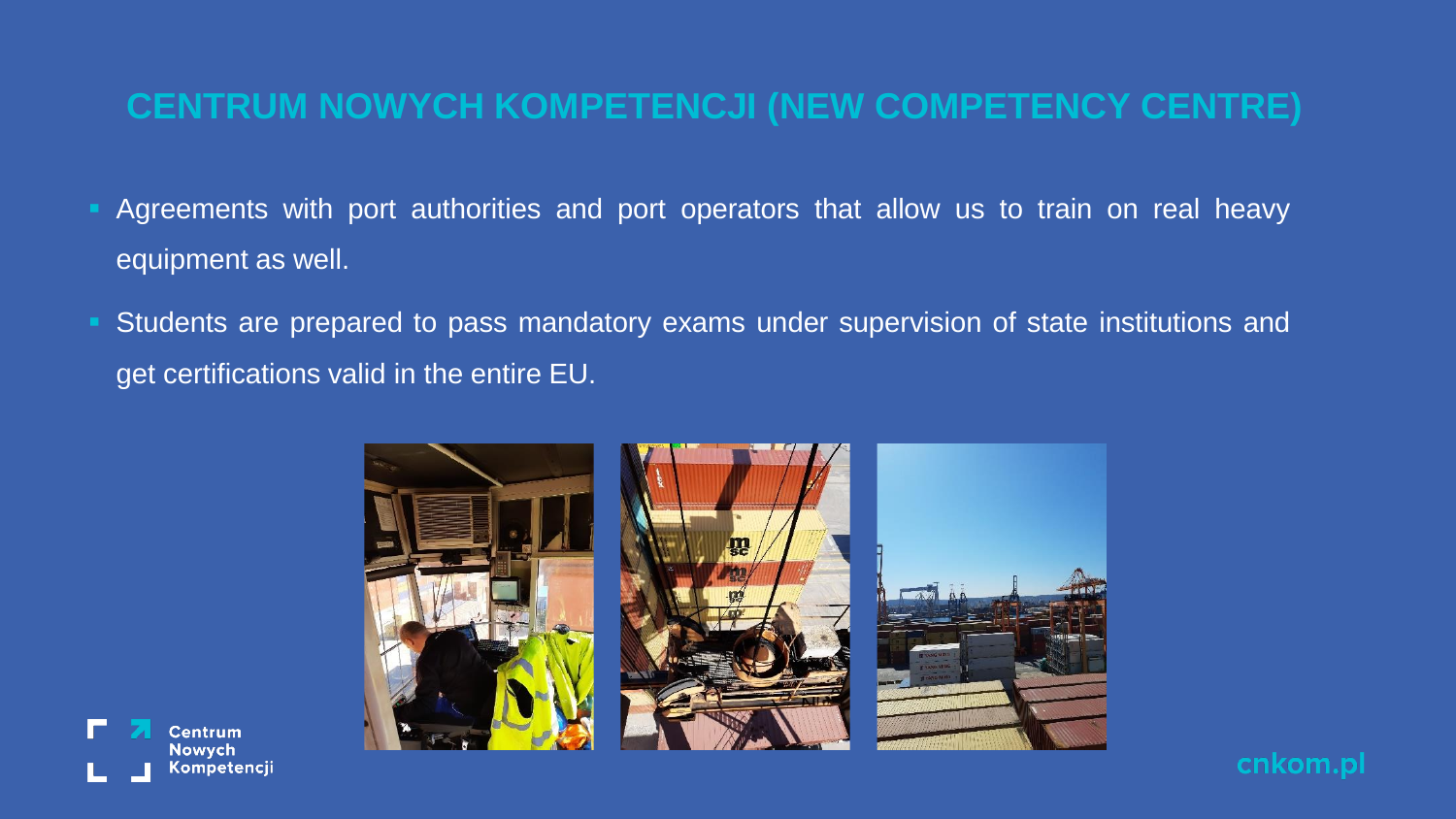# **FLY FUNDATION**

- **Fily Fundation from Gdynia:** 
	- provides assistance and education for seniors and young people in need
	- actively provides education support for refugees from Ukraine war
	- https://www.fundacjafly.pl/





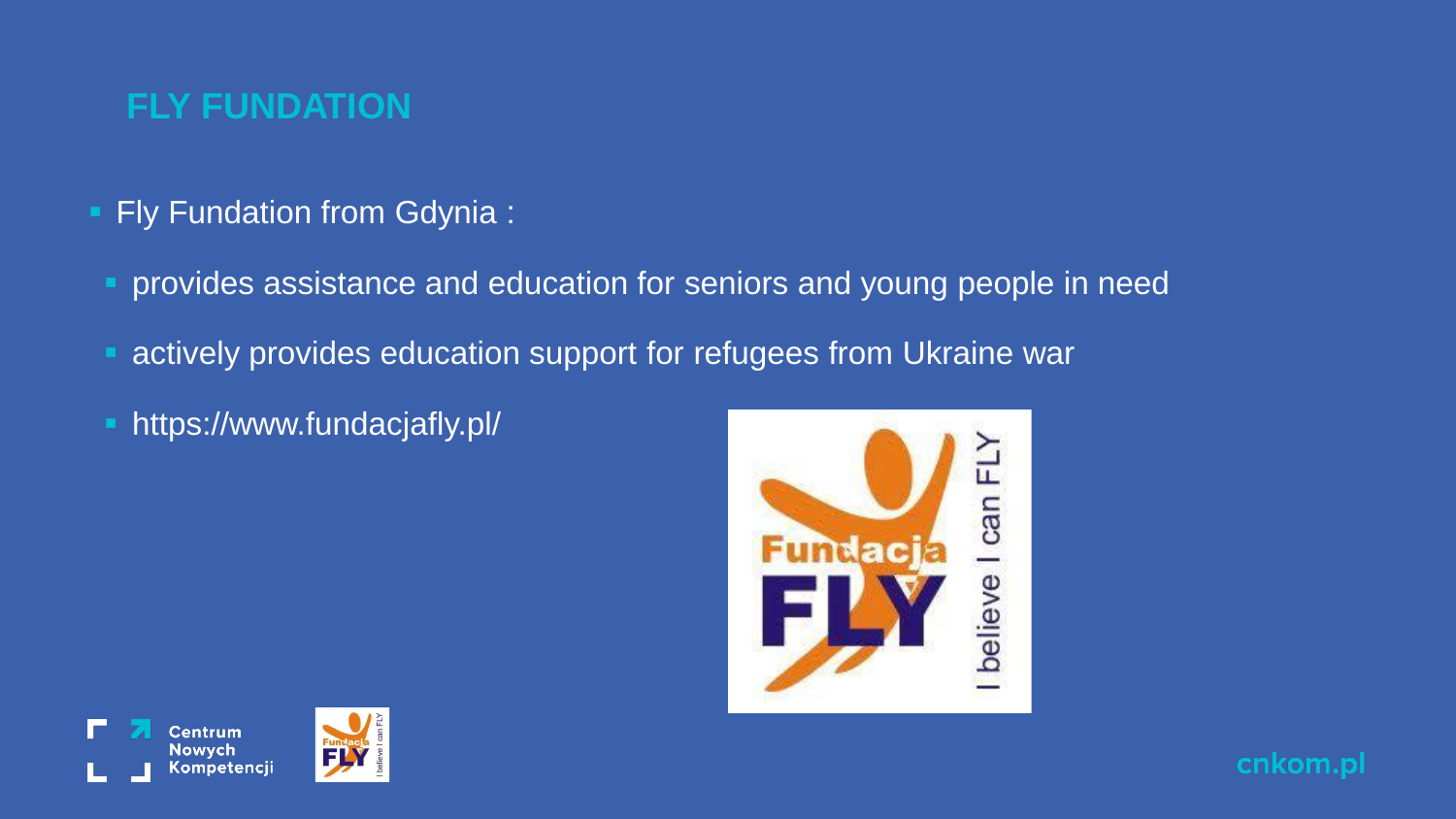#### **UKRAINIAN REFUGEES**

- Gdańsk and Gdynia have been flooded by over 100.000 refugees since Ukraine war outbreak.
- New Competency Centre in cooperation with Fly Fundation will provide courses for Ukrainian refugees in Gdańsk and Gdynia.
- The courses will give students real help in order to get a job and financial independence.
- Our target is to collect EUR 30.000 to provide qualifications for approx 20-30 students.
- Students will get (for FREE):
- Polish language course with specialistic vocabulary in logistics
- A course from a list of choices
- Assistance of a translator during exams